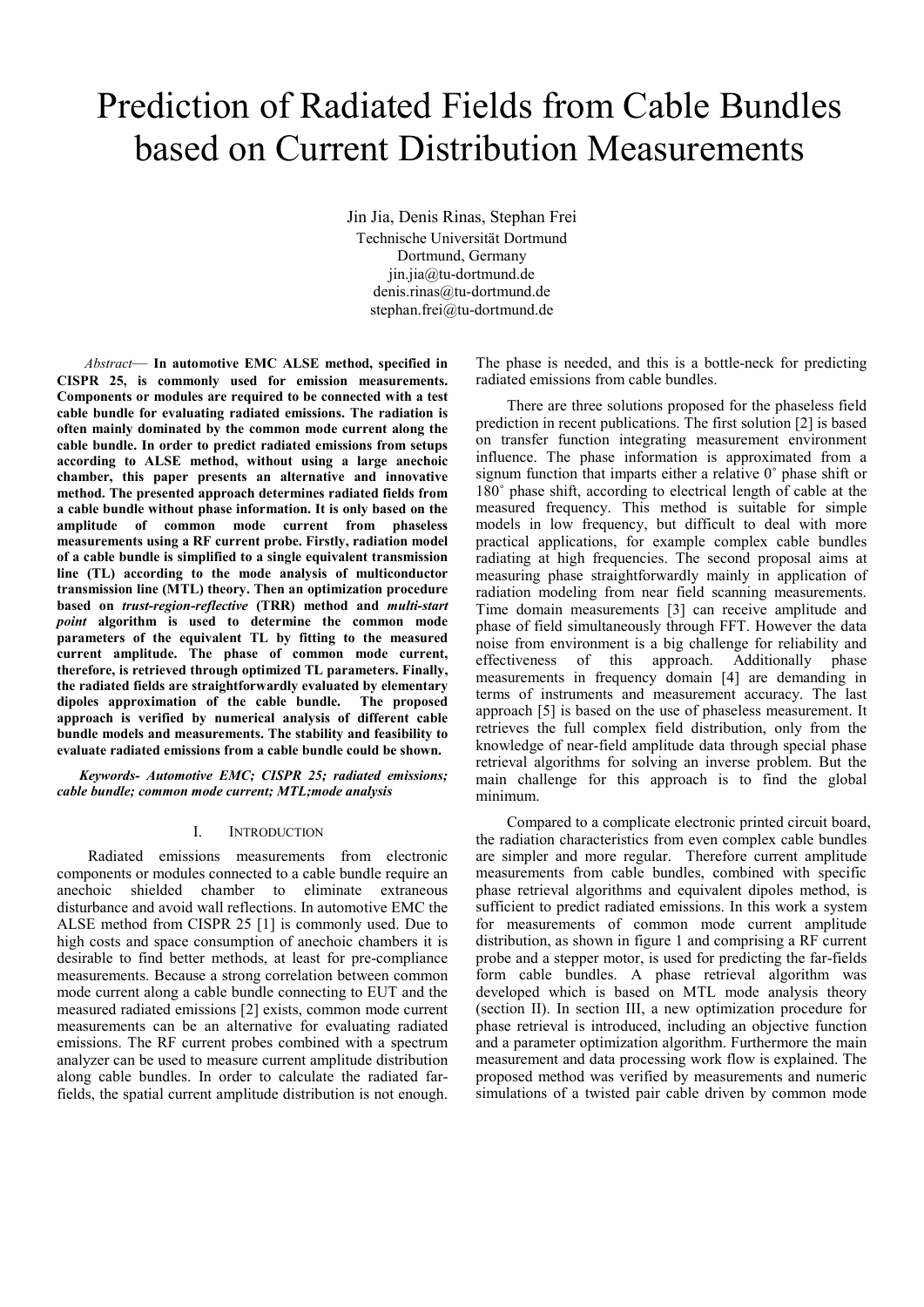and differential voltage source respectively and a more complex bundle with 7 wires. Results are presented in section IV. Final section summarizes and discusses the proposed approach.



Figure 1. The measurement system for common mode current amplitude distribution of a cable bundle

# II. RADIATION MODEL FOR A CABLE BUNDLE

According to mode theory of multiconductor transmission lines [6], MTL can be decoupled to a set of single transmission lines with different properties (propagation constant and characteristic impedance). Figure 2 shows *N* wires with a per-unit-length impedance matrix [*Z*] and admittance matrix [*Y*]. [ $V_S$ ] is the voltage source matrix; [ $\mathbb{Z}_S$ ] and  $[Z_L]$  are matrices characterizing the impedance networks connected to the cable bundle extremities.



Figure 2. Multiconductor transmission line network

In implementing this mode analysis method, the actual line current [*I*] and voltage [*V*] can be expressed by mode quantities  $[i_m]$  and  $[v_m]$  through decoupling transformation:

$$
[I] = [Ti][im] [V] = [Tv][vm]
$$
\n(1)

Where  $[T_i]$  and  $[T_v]$  are formed by the eigenvectors of the product matrices [*Y*][*Z*] and [*Z*][*Y*] respectively. Based on these two transformation matrices, we can calculate mode voltage source and mode termination impedance matrices:

$$
[V_{\mathit{Sm}}] = [T_{\mathit{v}}]^{-1} [V_{\mathit{S}}]
$$
\n(2)

$$
[\boldsymbol{Z}_{S(L)m}]=[\boldsymbol{T}_{v}]^{-1}[\boldsymbol{Z}_{S(L)}][\boldsymbol{T}_{i}]
$$
\n(3)

The current of common mode component, propagating between cable bundle and the ground plane which dominates radiated emissions, possesses the largest propagation mode velocity compared to other differential modes [7]. Thereby MTL mode propagation constant matrix [γ*m*] and mode characteristic impedance matrix [**Z***Cm*] can be approximated as combination of common mode component (γ*com*, Z*com*) and other differential modes components (γ*d*, Z*d*) respectively, as described in (4) and (5).

$$
[\gamma_{m}] = \sqrt{[\mathcal{T}_{v}]^{-1}([\mathcal{Z}][\mathcal{Y}])[\mathcal{T}_{v}]} = \begin{bmatrix} \gamma_{com} & 0 & \cdots & 0 \\ 0 & \gamma_{d1} & \ddots & \vdots \\ \vdots & \ddots & \ddots & 0 \\ 0 & \cdots & 0 & \gamma_{d(N-1)} \end{bmatrix}
$$
(4)  

$$
[\mathcal{Z}_{Cm}] = [\mathcal{T}_{v}]^{-1}([\mathcal{Z}][\mathcal{T}_{i}][\gamma_{m}]^{-1}[\mathcal{T}_{i}]^{-1})[\mathcal{T}_{i}]
$$
  

$$
= \begin{bmatrix} Z_{com} & 0 & \cdots & 0 \\ 0 & Z_{d1} & \ddots & \vdots \\ \vdots & \ddots & \ddots & 0 \\ 0 & \cdots & 0 & Z_{d(N-1)} \end{bmatrix}
$$
(5)

Furthermore due to a cable bundle commonly carrying tightly packed insulated wires, it is reasonable to neglect the contribution of differential mode currents to radiated emissions. Therefore the radiation model for a cable bundle of common mode current can be simplified, as shown in figure 3. A similar common mode model for a cable bundle is presented in [8]. However it is applied for susceptibility testing for cable bundles with double bulk current injection.

According to TL theory, the common mode current at an arbitrary point  $I_{com(x)}$  can be expressed by:

$$
I_{com(x)} = \left(\frac{e^{\gamma_{com}(L-x)}}{1-\Gamma_2}\right) \left(1-\Gamma_2 e^{-2\gamma_{com}(L-x)}\right) I_{com(L)}
$$
(6)

Where  $I_{com(L)}$  is the current at the cable end;  $\Gamma_2$  is the load reflection coefficient; *γ*<sub>com</sub> is the common mode propagation constant of the cable bundle.  $\Gamma_2$  and  $\gamma_{\text{com}}$  are defined by:

$$
\Gamma_2 = \frac{Z_{com\_load} - Z_{com}}{Z_{com\_load} + Z_{com}} = A + iB
$$
\n(7)

$$
\gamma_{com} = \alpha + i\beta \tag{8}
$$



From  $(6) - (8)$  except position coordinate *x*, common mode current  $I_{com(x)}$  is a function of the transmission line parameters *A*, *B*, *α*, and *β*. The parameters here are also the functions of frequency.

# III. PHASE RETRIEVAL BASED ON COMMON MODE CURRENT AMPLITUDE MEASUREMENTS

As discussed in section Ι, the phase information of the common mode current is indispensable to predict radiated emissions from a cable bundle. Determination of phase based on amplitude measurements is an inverse problem. It means TL parameters  $A$ ,  $B$ ,  $\alpha$ , and  $\beta$  in (6) must be found through appropriate fitting algorithms.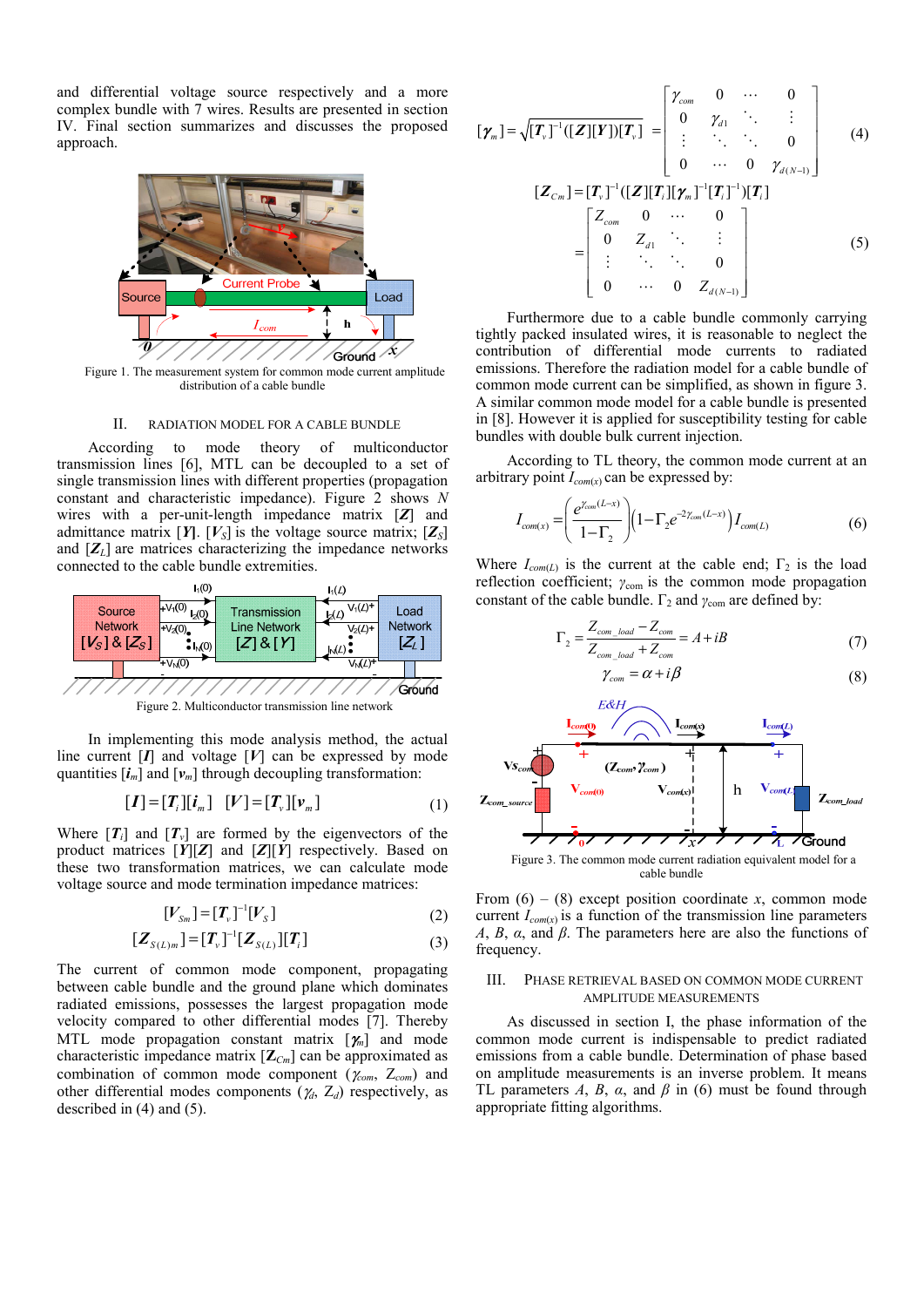# *A. The objective function of the problem*

For avoiding highly nonlinear computations in objective function, we define with (6) a quadratic normalized function:

$$
F(x) = \left| \frac{I_{com(x)}}{I_{com(L)}} \right|^2 = \left| \left( \frac{e^{\gamma_{com}(L-x)}}{1-\Gamma_2} \right) \left( 1 - \Gamma_2 e^{-2\gamma_{com}(L-x)} \right) \right|^2 \tag{9}
$$

Substituting (7) and (8) into (9),  $F(x)$  can also be expressed with respect to  $A$ ,  $B$ ,  $\alpha$ , and  $\beta$ :

$$
F(x) = \frac{e^{-2\alpha(x-L)}}{(1-A)^2+B^2} \left\{ \left[ 1 - Ae^{2\alpha(x-L)} \cos(2\alpha(x-L)\beta) + Be^{2\alpha(x-L)} \sin(2\alpha(x-L)\beta) \right]^2 \right\} + \left[ Ae^{2\alpha(x-L)} \sin(2\alpha(x-L)\beta) + Be^{2\alpha(x-L)} \cos(2\alpha(x-L)\beta) \right]^2 \right\}
$$
(10)

 $F(x)$  is a nonlinear function, where position coordinate along cable bundle *x* is known but transmission line parameters *A*, *B*, *α*, and *β* have to be found. From measured data at scanning points more equations than unknowns  $(A, B, \alpha, \text{ and } \beta)$  can be formulated. For the overdetermined equation system a feasible solution set can be found. Therefore this system needs a suitable optimization method to find the best approximate solution for the unknowns. In this work the TRR iterative algorithm [9] was employed to find common mode transmission line characteristics and the current distribution*.*  This algorithm is able to find transmission line parameters *A*, *B*, *α*, and *β* so that the sum of squares of deviation *S*(*P*) is minimal, for a given set of measurements points  $F_{meas}(x)$ . The objective function *S*(*P*) can be expressed:

$$
S(P) = min \left\| F(\alpha, \beta, A, B, x) - F_{meas}(x) \right\|_{2}^{2}
$$
  
= 
$$
\sum_{i=0}^{m} \left[ F(\alpha, \beta, A, B, x_{i}) - F_{meas}(x_{i}) \right]^{2}
$$
 (11)

## *B. Parameters optimization*

*1) Boundary condition for unknown parameters:* In order to search optimization parameters *A*, *B*,  $\alpha$ , and  $\beta$  with high efficiency, integrating appropriate bounday condition into the TRR algorithm is necessary. The characteristic impedance Z*com*, mainly determined by common mode capacitance and inductance of cable bundle, can be approximated as a real constant at each frequency point. Thereby load reflection coefficient  $\Gamma_2$  in (7) can be rewritten by:

$$
\Gamma_2 = \frac{Z_{com\_load} - Z_{com}}{Z_{com\_load} + Z_{com}} = \frac{[\text{Re}(Z_{com\_load}) - Z_{com}] + j[Imag(Z_{com\_load})]}{[\text{Re}(Z_{com\_load}) + Z_{com}] + j[Imag(Z_{com\_load})]}
$$
(12)

Define  $Re(Z_{com\ load}) = Re$  and  $Imag(Z_{com\ load}) = Im$ , we obtain:

$$
lim A = lim \frac{Re^{2} + Im^{2} - Z_{com}^{2}}{Re^{2} + Im^{2} + Z_{com}^{2} + 2ReZ_{com}} = [-1, 1]
$$
  
\n
$$
lim B = lim \frac{2Im^{2}Z_{com}}{Re^{2} + Im^{2} + Z_{com}^{2} + 2ReZ_{com}} = (-\infty, +\infty)
$$
\n(13)

Further the propagation constant γ*com* in (8) can also be approximately expressed by:

$$
\gamma_{com} = \alpha + j\beta = \frac{R_{DC}}{2Z_{com}} + j\frac{\omega}{v_{com}}
$$
\n(14)

ω is angular frequency and *v<sub>com</sub>* is common mode propagation velocity.  $R_{DC}$  is DC resistance of cables. An accurate resistance formulation should consider skin effect. However, the attenuation has nearly no influence on phase accuracy, due to this reason more accurate formulations for skin effect are not taken into account in this work. So boundaries for γ*com* can be derived:

$$
lim \alpha = [0,1]
$$
  

$$
lim \beta = \left[\frac{\omega}{2 \times 10^8}, \frac{\omega}{3 \times 10^8}\right], \omega = 2\pi f \tag{15}
$$

The upper boundary of  $\alpha$  is reasonable, because in typical applications  $R_{\text{DC}}$  is usually much smaller than  $Z_{com}$ . The  $v_{com}$  is bounded by upper limitation with light velocity in vacuum, but of which lower boundary depends on insulation material around cable bundle and the height of it to ground. In this work we confined the lower boundary of velocity to 2/3 times of light velocity in vacuum.

*2) Selection of scanning points:* The more input values are available, the higher can be the accuracy of the solution. But due to the limitation from dimension of current probe and scanning efficiency, it is not advisable to scan too many points. Therefore interval of scanning coordinate *x* should be determined according to equation  $\Delta x = \lambda_{\text{min}}/10$  and then further subdivided through numeric interpolation algorithm, for example the *Spline* function adopted in this work.

*3) Initial parameter set*  $P_0(A_0, B_0, \alpha_0, \beta_0)$ *:* The key problem in optimzation algorithm is the local minimum phenomenon, that is a point where the function value is smaller than or equal to the value at nearby points but greater than at a more distant point. However a reliable solution of an inverse problem is to search a global minumum point. The initial point  $P_0(A_0, B_0, \alpha_0, \beta_0)$  plays a significant role for finding the minimum parameters. A *Multi-start point*  algorithm [9] was used, which generates random initial points in boundaries and solves objective function at each initial point. Finally it compares local minimum values of different initial points to achieve the most promising parameters for global minimum search.

### *C. Modeling radiated emissions from a cable bbundle*

After the optimized parameters sets  $[A_f, B_f, \alpha_f, \beta_f]$  at each frequency are available, the phase at *x* along the cable bundle can be retrieved  $(I_{com}(L)$  gives reference phase):

$$
phase \left[ \frac{I_{com(x)}}{I_{com(L)}} \right] = phase \left[ \left( \frac{e^{\gamma_{com}(L-x)}}{1-\Gamma_2} \right) \left(1-\Gamma_2 e^{-2\gamma_{com}(L-x)} \right) \right] \tag{16}
$$

Combining the above retrieved phase with the measured amplitude of common mode current along the cable bundle, the electromagnetic field in any point can be calculated by a multiple-dipole method (MDM), as shown in figure 4.



Figure 4. The multiple-dipole model for a cable bundle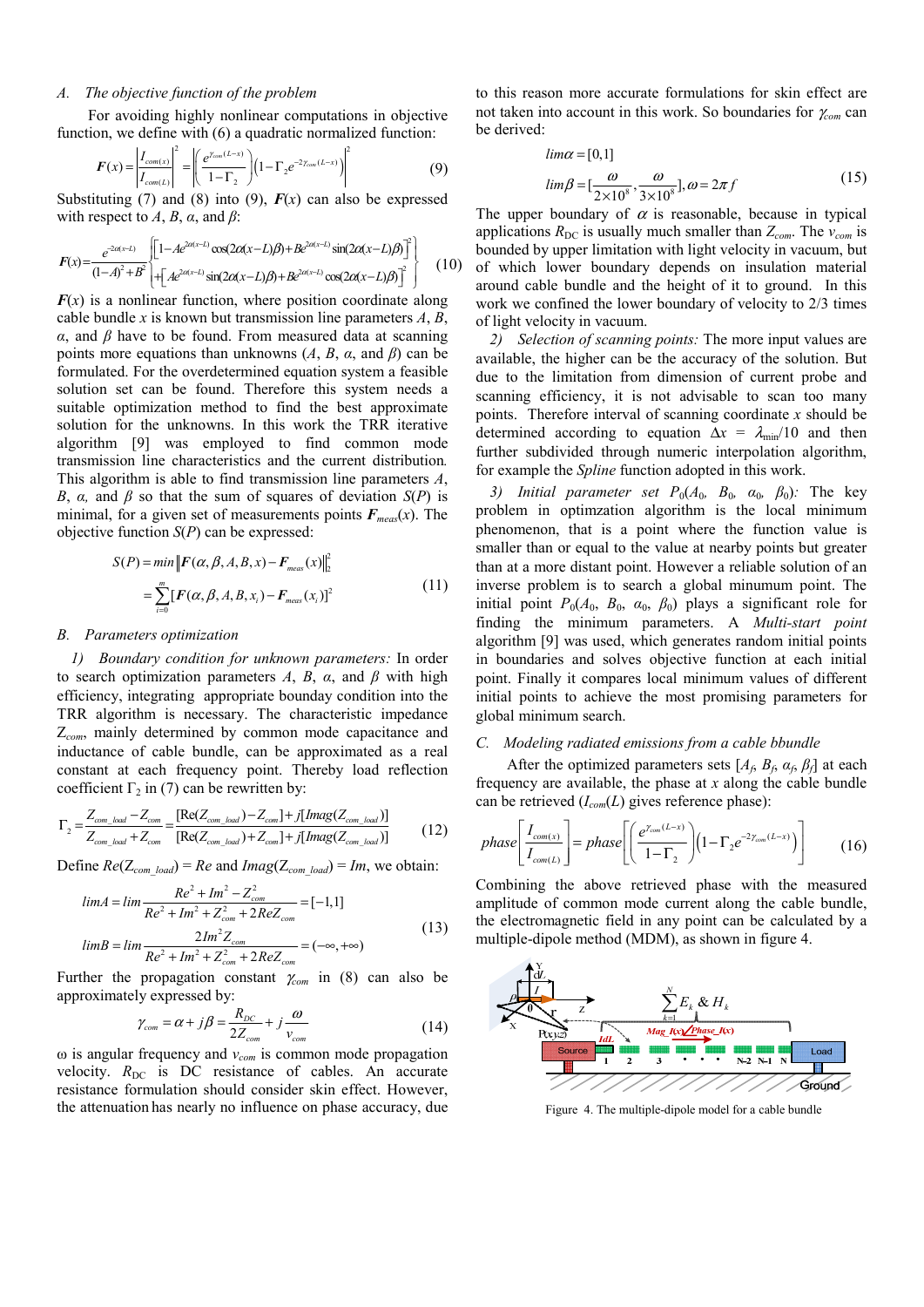The following set of equations defines the radiated magnetic and electric field from a single elementary dipole (only *x*-component is presented):

$$
H_x(\omega) = \frac{-ldL \cdot y}{4\pi r} \beta_0^2 (j \frac{1}{\beta_0 r} + \frac{1}{\beta_0^2 r^2}) e^{-j\beta_0 r}
$$
 (17)

$$
E_x(\omega) = \frac{IdL \cdot zx}{4\pi r^2} \eta_0 \beta_0^2 (j \frac{1}{\beta_0 r} + \frac{3}{\beta_0^2 r^2} - j \frac{3}{\beta_0^3 r^3}) e^{-j\beta_0 r}
$$
(18)

Where  $r$  is the distance from one dipole to the observation point P;  $\varepsilon_0$  is dielectric constant of vacuum; dL is Hertzian dipole length; *I* is the current on a dipole;  $\eta_0$  is wave impedance in vacuum ( $\eta_0 = \sqrt{\mu_0/\varepsilon_0}$ ), where  $\mu_0$  is permeability of vacuum.  $\beta_0$  is the electromagnetic wave phase constant in vacuum. Additionally the influence from ground can be modeled by considering mirror currents in final radiation field calculation [10]. The whole solution procedure can be seen in flow chart in figure 5.

#### IV. MODEL VALIDATION

#### *A. A twisted pair cable driven by common mode voltage*

In order to verify the proposed method, we firstly investigate radiations from a twisted pair cable driven in common mode with Vector Network Analyzer (Agilent, E5061A). The cable is terminated with a  $50\Omega$  load. The experiment setup and coordinate system are shown in figure 6.

According to geometry of twisted pair cable and the configuration shown in figure 6, we calculated S21 using antenna voltage  $V_{ant}$  and source voltage  $V_S$  through Method of Moment (MoM). Figure 7 shows the results of S21 by measurement and MoM. The two curves match very well from 10 MHz up to 1 GHz. Measurement curve below 10 MHz includes obviously noisy data due to the weak capacitive coupling at low frequencies between tested cable and rod antenna. We used RF current probe (FCC, F-65) to scan the common mode current at  $x = [0:0.06:1.5]$ , and then employed *spline* function to interpolate measured data at  $x = [0:0.01:1.5]$ . Both the amplitude and phase of common mode current along the test cable were measured by Vector Network Analyzer to validate the calculated phase by proposed method. Figure 8 depicts current phase variation along the cable bundle at frequencies of 100 MHz and 500 MHz. In these curves, solid lines are measurements and dashed lines are results calculated by phase retrieved algorithm of current amplitude scanning method (CASM) shown in process flow chart of the figure 5.

Compared to the measurements, the CASM can retrieve common mode current phase information along cable with high accuracy. Furthermore we also evaluated electrical field in *y*-direction at observation point ( $x = 0.75$  m,  $y = 0$  m,  $z = 0.3$ ) m). Figure 9 shows field values from 30 MHz to 1 GHz by measurement, MoM and proposed CASM. Here the measured  $E_{v\text{meas}}$  is obtained according to:

$$
E_{y_{\text{meas}}} = V_{\text{ant\_meas}} \times AF_{\text{MOM}}
$$
  

$$
V_{\text{ant\_meas}} = \frac{S21_{\text{meas}} \times V_S}{2} \quad (V_S = 1)
$$
 (19)

The antenna factor  $AF_{M\circ M}$  is calculated by simulation from a verified MoM model in figure 7.  $V_{ant \, meas}$  is the received



Figure 5. The flow chart of proposed solution algorithm



Figure 6. The experiment configuration of twisted pair cable radiation

voltage of rod antenna, calculated by measured S21. The results of proposed CASM match well with measurement and MoM data. However phase retrieved from the measured current amplitude I<sub>Meas</sub> results in electric field deviation near some resonance frequency points (figure 9), mainly originating from the position inaccuracy when scanning the cable bundle. Another problem in low frequency range (1  $MHz - 30 MHz$ ) can be seen in figure 10. In this frequency range the CASM fails to retrieve the correct phase. In order to analyze this problem the fields were computed also with constant phase. This can be done, because the shortest wavelength in low frequency range (10 m at 30 MHz) is about 6 times longer than the length of measured cable (1.5 m). Therefore the phase along the cable can be approximated by a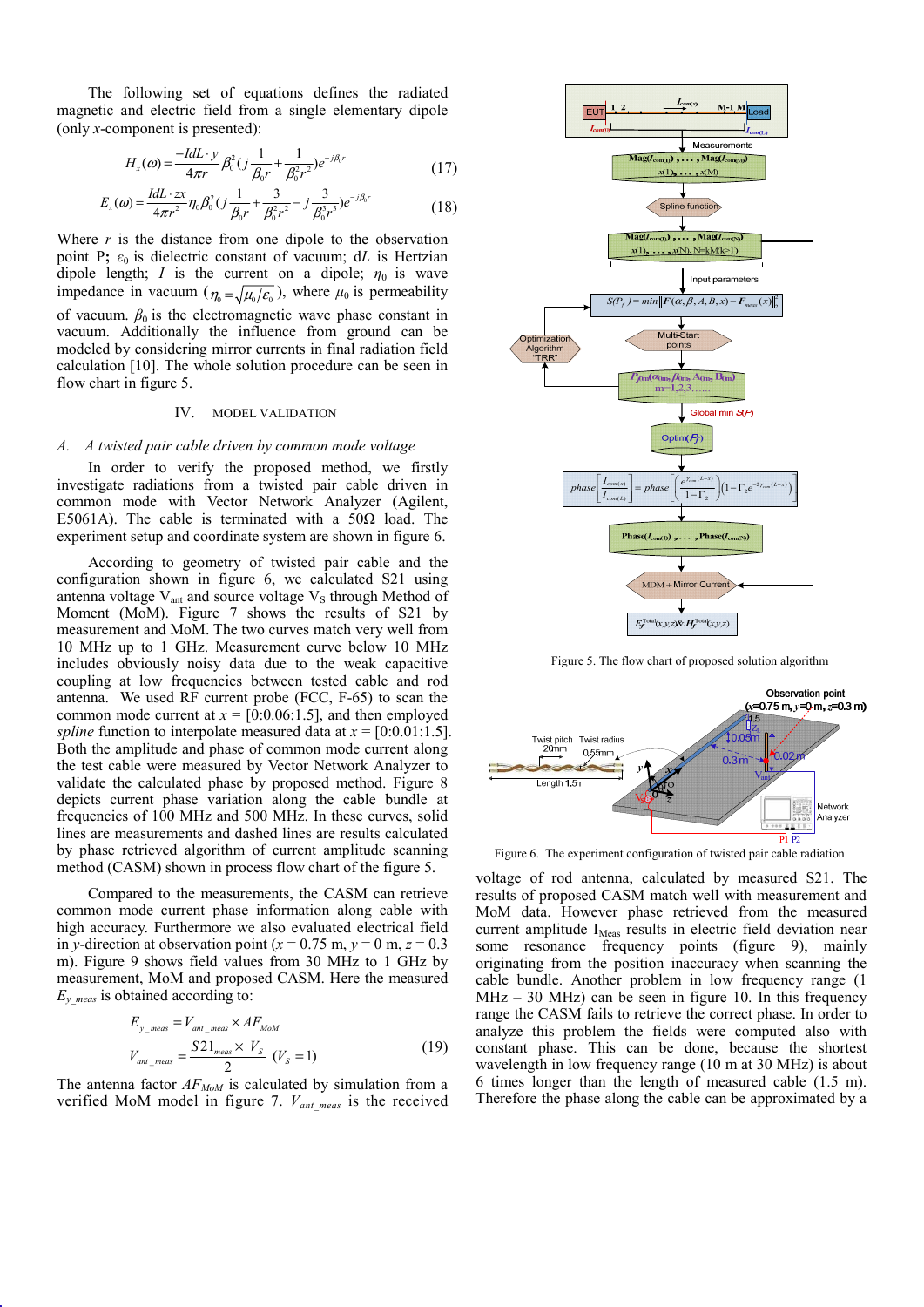constant. Compared to CASM, the accuracy is much higher (figure 10). But deviation still exists, that might be due to the inaccurate measured current amplitude. Figure 11 shows the measured function  $F(x)$  in (9) compared to MoM results at the frequencies of 1 MHz and 10 MHz along the cable. Deviation can be seen. Therefore if using current amplitude  $I_{M_0M}$  without measured current amplitude error, CASM can retrieve phase information and predict radiated fields in whole frequency band (1 MHz to 1 GHz) accurately.



Figure 10. E<sub>y</sub> at observation point from 1 MHz to 30 MHz

# *B. A cable bundle with seven wires*

The proposed CASM algorithm was also applied to a 1.5 m long bundle composed of 7 cables. The average height of the bundle is approximately 2 cm above ground plate.



Figure 11.  $F(x)$  of common mode current for 1 MHz and 10 MHz

The detailed geometry of 2D cross section of the bundle and the experiment setup are shown in figure 12. The simulation model of MoM is the same as for configuration in figure 6 except the twisted pair cable is now represented by sevencable bundle. The cables in bundle are terminated randomly with resistors, as summarized in Table Ι.



Figure 12. Cross-sectional view and experiment setup for load extremity of the cable bundle

|                | Source Box            | <b>Load Box</b>                     |
|----------------|-----------------------|-------------------------------------|
| Cable 1 to GND | Feeding(50 $\Omega$ ) | $47 \Omega$ or $10 \text{ M}\Omega$ |
| Cable 2 to GND | $47 \Omega$           | $100 \Omega$                        |
| Cable 3 to GND | $100 \Omega$          | $47 \Omega$                         |
| Cable 4 to GND | $10 \Omega$           | 15 k $\Omega$                       |
| Cable 5 to GND | $15 \text{ k}\Omega$  | $10 \Omega$                         |
| Cable 6 to GND | $47 \Omega$           | $100 \text{ k}\Omega$               |
| Cable 7 to GND | 1 kO                  | 47 $\Omega$                         |

We investigated two cases of termination resistance for the fed cable; low resistance (47  $\Omega$ ) and a high resistance (10 MΩ) respectively. In MoM model the cable bundle was divided into 100 segments, and the common mode current along every segment is the sum of currents from the 7 cables in this segment. Only based on amplitude of the common mode current from MoM data, CASM can retrieve phase information of each segment accurately, and further evaluate the electric fields combining with multiple-dipole method and mirror theory. Figure 13 shows electric field in y-direction at the observation point. In addition to the near field, the far-field radiation patterns ( $0 \le \theta \le 180$ ) on the plane  $\varphi = 0$  was also calculated using CASM data. Figure 14 shows the electric field in  $\varphi$ - and  $\theta$ -direction with distance R = 10 m at 900 MHz (only low-load case present). Compared to MoM it is obvious that the proposed CASM can predict near field and far-field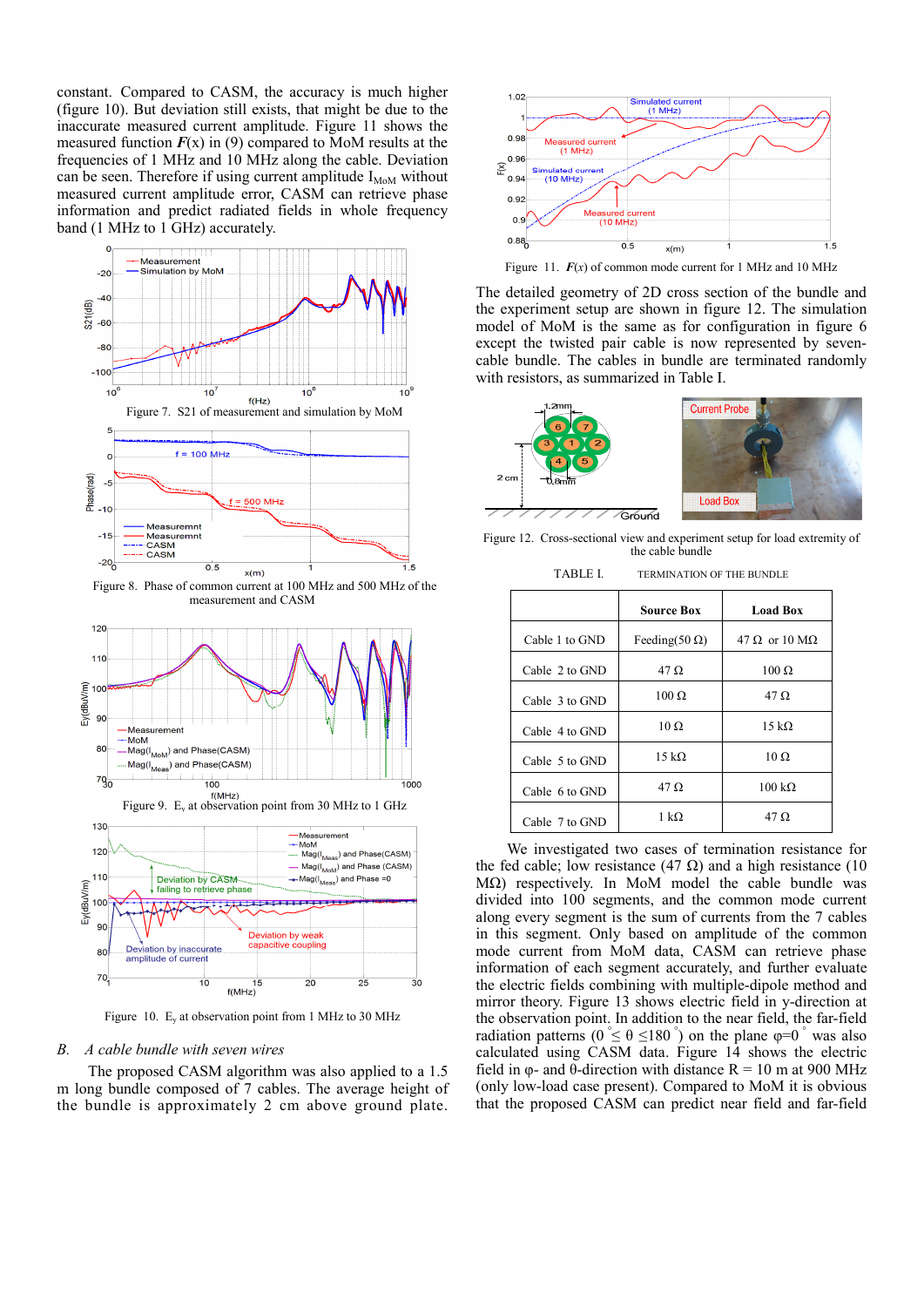radiation pattern accurately.

Beside the phase was retrieved based on current amplitude of MoM data, we also calculated phase by CASM from measured current amplitude. Figure 15 shows the ydirectional electric field at observation point of the fed cable with a low and high load. The solid curve was calculated straightforwardly by the measured amplitude and phase of common mode current. But the dashed curve was calculated by measured current amplitude and the retrieved phase by CASM from this measured current amplitude. The phase from CASM can match with measured data well, except in low frequency range (10 MHz to 30 MHz). This deviation could be caused by current amplitude measurement errors as discussed in previous case of the twisted pair cable. Furthermore discrepancies are observed between Ey calculated by the current of MoM (figure 13) and the calculated by measured current in figure 15. Such errors can be ascribed to the fact the experimental termination box comprises parasitic capacitance and inductance, which is further complex than pure resistance of Table I in MoM Model. However, it does not influence the accuracy of proposed CASM because one advantage of this method is free from termination information.



Figure 13. Ey at observation point by MoM and CASM for the fed cable with a low resistance (upper) and high resistance (lower)



Figure 14. Far-field by MoM and CASM for fed cable with a low resistance



Figure 15. The calculated  $E_y$  when the phase is measured and retrieved by CASM for fed cable with a low resistance (upper) and high resistance (lower)

# *C. A twisted pair cable driven by differential voltage pair*

In real EMC measurement spectrum analyzer is usually as receiving equipment. In order to verify the proposed CASM in this work, we still investigated the radiation from a twisted pair cable and measured the receive voltage on the rod antenna, as shown in figure 6. However in this model the twisted pair cable was fed by differential voltage pair with 2-port signal generator (figure 16). The differential voltage sources  $V_p$  and *V*m are pluses with frequency 40 MHz and amplitude 2.5 V. The asymmetric delay time  $(V_m$  to  $V_p$ ) is 5 ns, due to this reason there is a common mode voltage contribution  $V_{\text{com}}(V_p)$  $+ V_{\text{m}}$ ), as shown in figure 17.



Figure 16. The tested cable driven by differential voltage pair



Figure 17. The differential voltage pair and common mode voltage

 We first scanned the current amplitude at different points along the cable with a RF current probe and spectrum analyzer. Then we applied CASM to retrieve the phase information at each frequency; finally we combined multiple-dipole method (MDM) and mirror theory to calculate the electric field at observation point. In order to compare this prediction value, the measured antenna voltage is transformed to a field value through  $AF_{M\text{o}M}$  in (19). Figure 18 depicts the results of CASM and measurement from 30 MHz to 400 MHz. It can be seen from these two curves, the predicted values at frequencies of multiples of 40 MHz match well with measured data. The deviation below 320 MHz is less than or equal to 3 dB, while the deviations at 360 MHz and 400 MHz amount to 4.6 dB and 4.1 dB. This deviation might be due to main two reasons: Measured current amplitude and scanning position error and error of calculated rod antenna factor  $AF_{M_0M}$ .



 Figure 18. Ey at the observation point from measurement and CASM (fundamental frequency is 40 MHz)